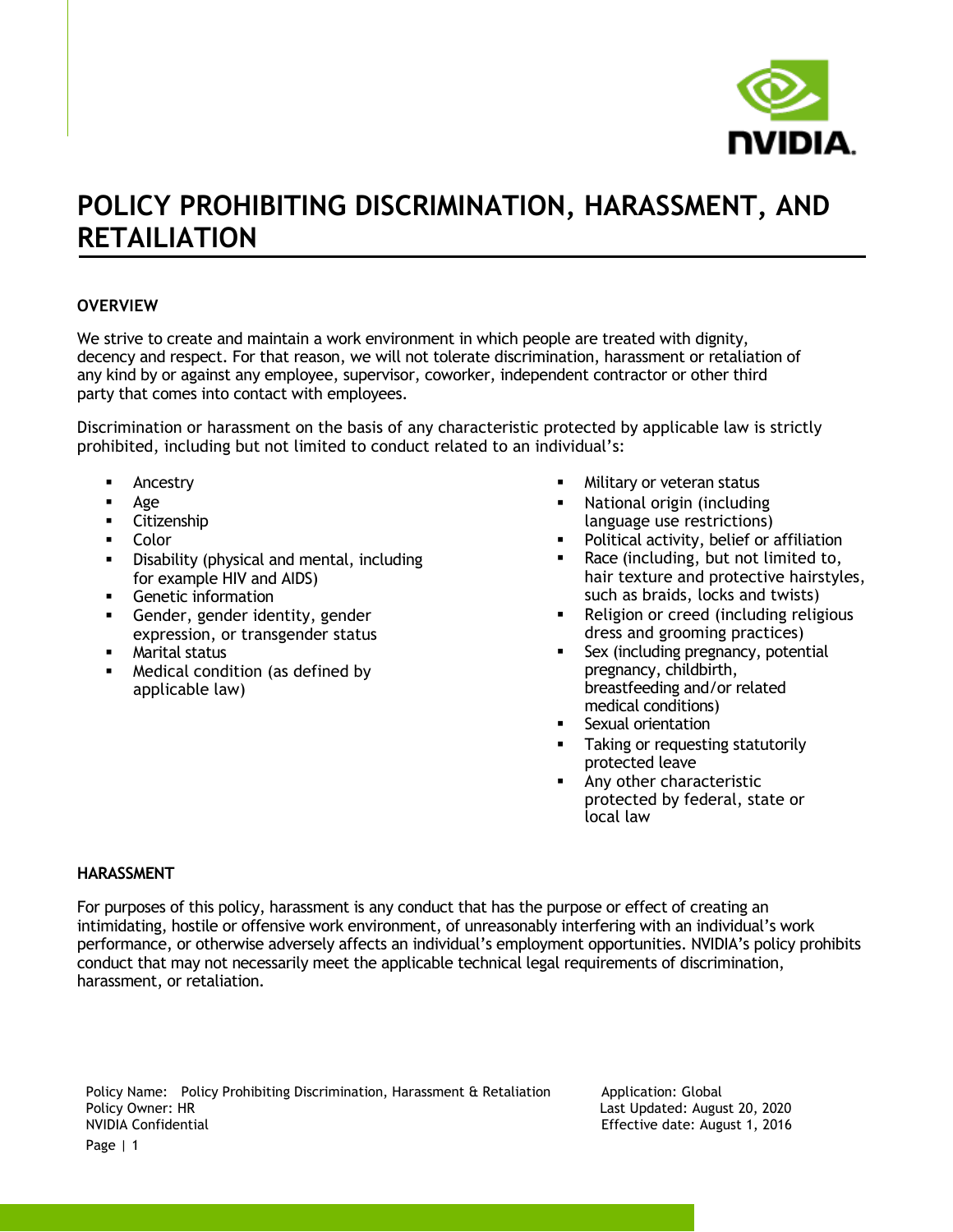

## **POLICY PROHIBITING DISCRIMINATION, HARASSMENT, AND RETAILIATION**

Harassment may take many forms, including but not limited to:

- Verbal conduct, such as epithets, derogatory jokes or comments, slurs, unwelcome remarks about an individual's body, color, physical characteristics, or appearance, or unwanted sexual advances, invitation, or comments;
- Visual or written conduct, such as derogatory and/or sexually oriented text messages, instant messages, emails, tweets and internet postings, posters, photographs, cartoons, drawings, or gestures, or threatening, intimidating or hostile acts that relate to a protected characteristic; or
- Physical conduct, such as assault, leering at a person's body, unwelcome physical conduct, or impeding or blocking normal movement.

### **SEXUAL HARASSMENT**

We will not tolerate any form of sexual harassment (which includes the harassment of women by men, men by women and same-sex gender-based harassment), which, by way of example includes:

- **•** Making unwanted sexual advances, including verbal advances, propositions or requests, and unwelcome comments in the workplace regarding sex, sexual orientation, gender identity, or gender expression;
- Engaging in unwanted physical conduct, such as touching or assaulting another person, or impeding or intentionally blocking another person's movements;
- **•** Conditioning an employment benefit, such as a raise, promotion or assistance with a person's career, on sexual favors;
- Threatening an adverse employment action, such as termination, demotion, or disciplinary action, for a refusal of a request for a sexual favor; or
- Creating an offensive, intimidating or hostile working environment by touching another person in an inappropriate manner, leering, making sexual gestures, displaying sexually suggestive objects, pictures, cartoons or posters, making graphic verbal comments about a person's body, using sexually degrading words, or writing or distributing suggestive or obscene letters, notes, emails, text messages, instant messages, tweets or internet postings.

### **COMPLAINT PROCEDURE**

If you believe you have been the victim of discrimination, harassment, including workplace harassment, retaliation or any other conduct that violates this policy, or if you have witnessed such conduct, you must immediately bring the matter to the attention of your Human Resources Business Partner (HRBP). Or, if you wish to remain anonymous, you can report the incident through our anonymous Speak-Up Line (see contact information **[here](https://nvidia.sharepoint.com/sites/nvinfo/speakup/Pages/default.aspx)**). Managers who become aware of discrimination, harassment, including workplace harassment, or retaliation from any source must immediately report such conduct to your HRBP, even if an employee requests that the matter not be reported or that it be kept confidential.

Effective date: August 1, 2016